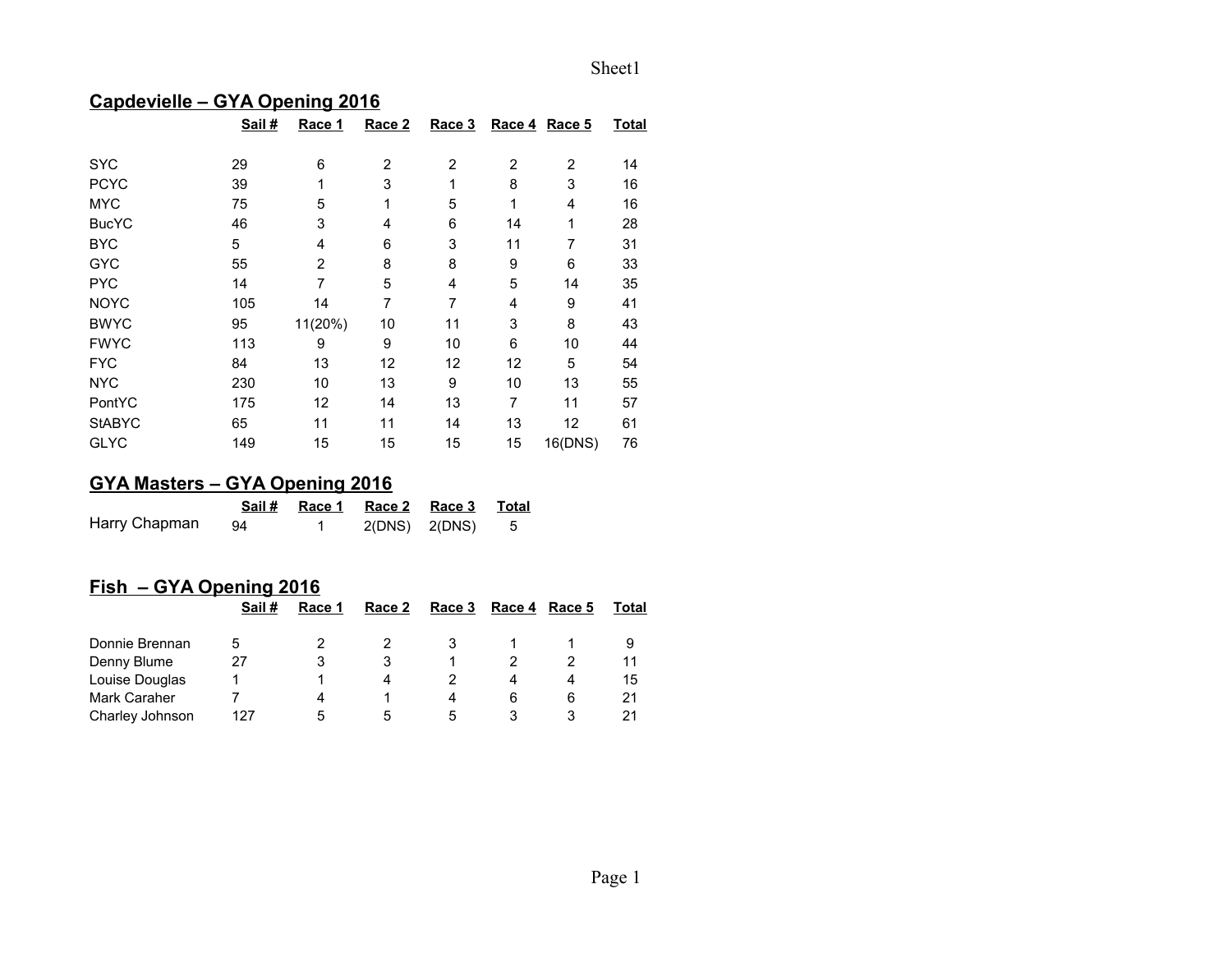# **Viper Interclub Series – GYA Opening 2016**

|               | Sail# | Race 1 | Race 2 | Race 3 | Race 4  | Race 5 | <b>Total</b> |                  |
|---------------|-------|--------|--------|--------|---------|--------|--------------|------------------|
| <b>FYC</b>    | 196   | 1      | 4      | 6      | 5       | 3      | 19           |                  |
| <b>StABYC</b> | 171   | 3      | 3      | 4      | 8       | 2      | 20           |                  |
| <b>PCYC</b>   | 135   | 4      | 1      | 2      | 1       | 16     | 24           |                  |
| <b>BucYC</b>  | 257   | 2      | 6      | 5      | 19(DNS) | 1      | 33           |                  |
| <b>GYC</b>    | 256   | 18     | 2      |        |         | 5      | 33           |                  |
| <b>PYC</b>    | 10    | 9      | 5      | 9      | 3       | 11     | 37           |                  |
| <b>MYC</b>    | 254   | 8      | 13     | 10     | 6       | 9      | 46           |                  |
| PontYC        | 249   | 7      | 16     | 13     | 14      | 6      | 56           |                  |
| <b>FWYC</b>   | 209   | 10     | 9      | 8      | 16      | 13     | 56           |                  |
| <b>JYC</b>    | 181   | 11     | 14     | 11     | 11      | 10     | 57           | No Scot Competed |
| <b>NOYC</b>   | 22    | 12     | 10     | 15     | 10      | 12     | 59           |                  |
| <b>BYC</b>    | 91    | 17     | 11     | 14     | 15      | 14     | 71           |                  |

# **Gulf Coast Viper 640 Championship 2016**

|                       | Sail# | Race 1         | Race 2         | Race 3         | Race 4         | Race 5 | Race 6         | Total |
|-----------------------|-------|----------------|----------------|----------------|----------------|--------|----------------|-------|
| John Dane             | 135   | 4              | 1              | $\overline{2}$ | 1              | -16    | 3              | 11    |
| Nick Cumbie           | 171   | 3              | 3              | 4              | -8             | 2      | 1              | 13    |
| <b>GYC</b>            | 256   | -18            | $\overline{2}$ | 1              | 7              | 5      | $\overline{2}$ | 17    |
| Kevin Northrop        | 196   | 1              | 4              | $-6$           | 5              | 3      | 4              | 17    |
| <b>BucYC</b>          | 257   | $\overline{2}$ | 6              | 5              | -18            | 1      | 6              | 20    |
| Wilusz                | 245   | 5              | -8             | 7              | $\overline{2}$ | 4      | 5              | 23    |
| Nick Amendola         | 201   | 6              | 7              | 3              | 4              | 7      | -7             | 27    |
| Derek Riddle          | 10    | 9              | 5              | 9              | 3              | 11     | -19            | 37    |
| <b>Troy Cruthirds</b> | 254   | 8              | 13             | 10             | 6              | 9      | -13            | 46    |
| Paul Braudry          | 209   | 10             | 9              | 8              | -16            | 13     | 8              | 48    |
| <b>Robert Muller</b>  | 181   | 11             | -14            | 11             | 11             | 10     | 9              | 52    |
| Mike McKnight         | 249   | 7              | $-16$          | 13             | 14             | 6      | 14             | 54    |
| Macho                 | 22    | 12             | 10             | $-15$          | 10             | 12     | 12             | 56    |
| Darren Cooke          | 203   | 13             | 15             | 12             | 13             | $-15$  | 11             | 64    |
| <b>BYC</b>            | 91    | -17            | 11             | 14             | 15             | 14     | 10             | 64    |
| <b>Rick Samuels</b>   | 154   | 16             | 19             | 16             | 9              | 8      | -19            | 68    |
| Scott Ballard         | 86    | 14             | 12             | 17             | 19             | 19     | -19            | 81    |
| <b>Gary Rogers</b>    | 251   | 15             | 19             | 18             | 12             | 17     | -19            | 81    |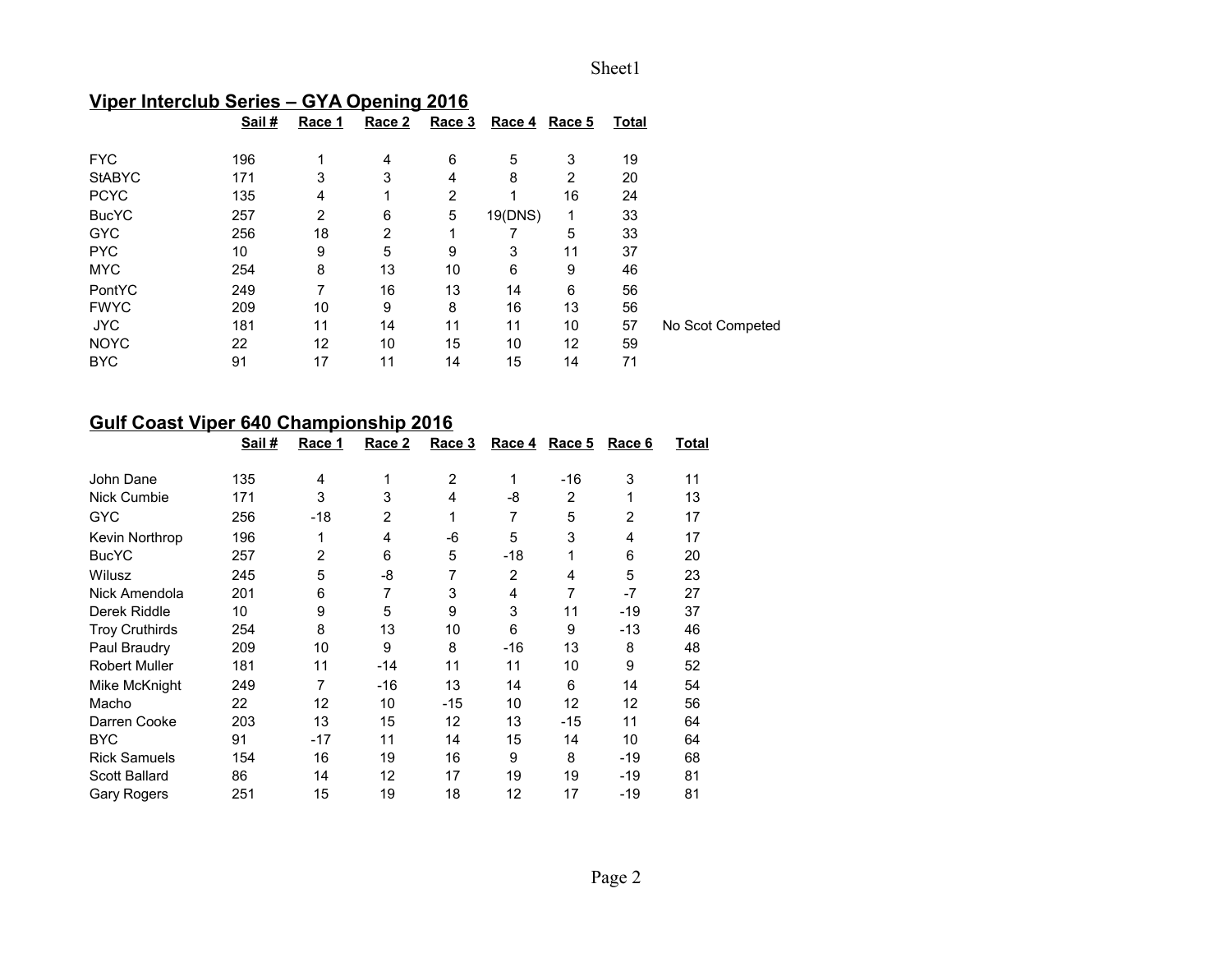## **Opti – GYA Opening 2016**

|                     | Sail # | Race 1         | Race 2         | Race 3         | Race 4         | Race 5         | Race 6         | Race 7         | Race 8         | Race 9                   | <b>Total</b> |
|---------------------|--------|----------------|----------------|----------------|----------------|----------------|----------------|----------------|----------------|--------------------------|--------------|
| <u>Opti Red</u>     |        |                |                |                |                |                |                |                |                |                          |              |
| E. Garrison (Red)   | 15556  | 1              | 1              | $-9$           | $\overline{2}$ | 1              | 1              | 1              | 4              | 3                        | 14           |
| <b>Opti Blue</b>    |        |                |                |                |                |                |                |                |                |                          |              |
| D. Sweet (Blue)     | 15143  | 9              | 6              | 5              | 3              | 5              | 5              | -9             | 5              | 4                        | 42           |
| C. Smith (Blue)     | 21067  | 2              | 3              | 1              | 1              | $-3$           | 2              | 2              | 1              |                          | 13           |
| L. Mastan (Blue)    | 18592  | 8              | 9              | $-11(DNS)$     | 10             | 10             | 10             | 8              | 9              | 9                        | 73           |
| R. Carpenter (Blue) | 12087  | 4              | 4              | 3              | 4              | $\overline{c}$ | 4              | 5              | 6              | $-7$                     | 32           |
| D. Kariher (Blue)   | 6P     | 10             | 10             | 8              | 9              | 9              | 7              |                |                | 11(DNS) 11(DNS) -11(DNS) | 75           |
| <b>Opti White</b>   |        |                |                |                |                |                |                |                |                |                          |              |
|                     |        |                |                |                |                |                |                |                |                |                          |              |
| G. Hackel (White)   | 21447  | 3              | $-8$           | 4              | 7              | 4              | 3              | 3              | 3              | 2                        | 29           |
| J. Comer (White)    | 20000  | 5              | $\overline{2}$ | 2              | 5              | 7              | -8             | 7              | 7              | 5                        | 40           |
| C. Taloney (White)  | 9402   | 6              | 7              | 7              | 6              | 6              | -9             | 6              | $\overline{c}$ | 6                        | 46           |
| N. Hartwell (White) | 9817   | 7              | 5              | 6              | 8              | 8              | 6              | 4              | 8              | -8                       | 52           |
|                     | Sail#  | Race 1         | Race 2         | Race 3         | Race 4         | Race 5         | Race 6         | Race 7         | Race 8         | Race 9                   | <b>Total</b> |
| <b>Opti Overall</b> |        |                |                |                |                |                |                |                |                |                          |              |
| C. Smith (Blue)     | 21067  | $\overline{2}$ | 3              | 1              | 1              | $-3$           | 2              | $\overline{2}$ | 1              | 1                        | 13           |
| E. Garrison (Red)   | 15556  | 1              | 1              | -9             | 2              | 1              | $\mathbf{1}$   | 1              | 4              | 3                        | 14           |
| G. Hackel (White)   | 21447  | 3              | -8             | 4              | 7              | 4              | 3              | 3              | 3              | $\overline{2}$           | 29           |
| R. Carpenter (Blue) | 12087  | 4              | 4              | 3              | 4              | 2              | 4              | 5              | 6              | $-7$                     | 32           |
| J. Comer (White)    | 20000  | 5              | $\overline{c}$ | $\overline{c}$ | 5              | 7              | -8             | 7              | 7              | 5                        | 40           |
| D. Sweet (Blue)     | 15143  | 9              | 6              | 5              | 3              | 5              | 5              | -9             | 5              | 4                        | 42           |
| C. Taloney (White)  | 9402   | 6              | 7              | 7              | 6              | 6              | -9             | 6              | 2              | 6                        | 46           |
| N. Hartwell (White) | 9817   | 7              | 5              | 6              | 8              | 8              | 6              | 4              | 8              | -8                       | 52           |
| L. Mastan (Blue)    | 18592  | 8              | 9              | $-11(DNS)$     | 10             | 10             | 10             | 8              | 9              | 9                        | 73           |
| D. Kariher (Blue)   | 6P     | 10             | 10             | 8              | 9              | 9              | $\overline{7}$ | 11(DNS)        |                | 11(DNS) -11(DNS)         | 75           |